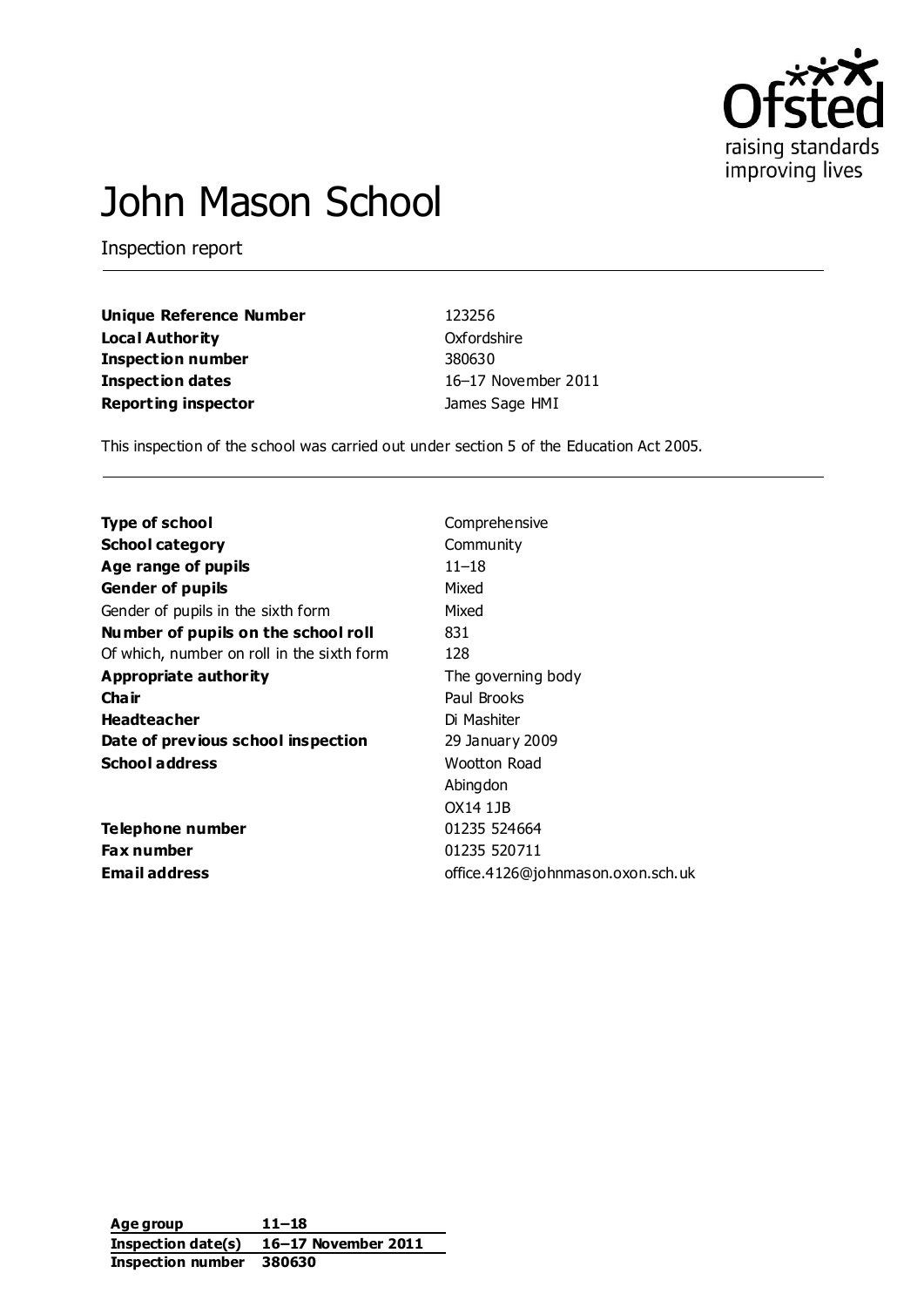The Office for Standards in Education, Children's Services and Skills (Ofsted) regulates and inspects to achieve excellence in the care of children and young people, and in education and ski lls for learners of all ages. It regulates and inspects childcare and children's social care, and inspects the Children and Family Court Advisory Support Service (Cafcass), schools, colleges, initial teacher training, work-based learning and skills training, adult and community learning, and education and training in prisons and other secure establishments. It assesses council children's services, and inspects services for looked after children, safeguarding and child protection.

Further copies of this report are obtainable from the school. Under the Education Act 2005, the school must provide a copy of this report free of charge to certain categories of people. A charge not exceeding the full cost of reproduction may be made for any other copies supplied.

If you would like a copy of this document in a different format, such as large print or Braille, please telephone 0300 123 4234, or email enquiries@ofsted.gov.uk.

You may copy all or parts of this document for non-commercial educational purposes, as long as you give details of the source and date of publication and do not alter the information in any way.

To receive regular email alerts about new publications, including survey reports and school inspection reports, please visit our website and go to 'Subscribe'.

Piccadilly Gate Store St **Manchester** M1 2WD

T: 0300 123 4234 Textphone: 0161 618 8524 E: enquiries@ofsted.gov.uk W: www.ofsted.gov.uk

**Ofsted** 

© Crown copyright 2011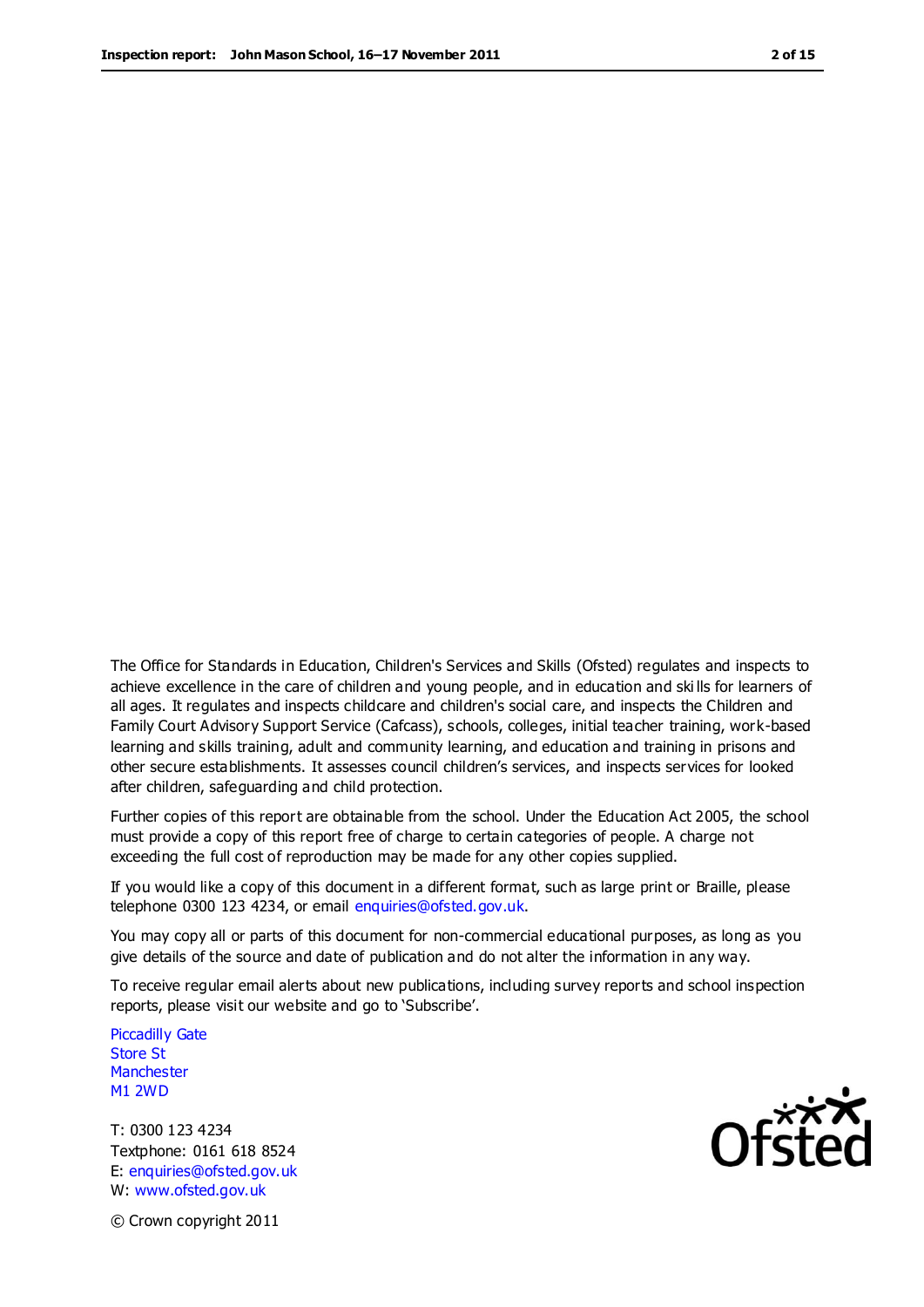# **Introduction**

This inspection was carried out by one of Her Majesty's Inspectors and four additional inspectors. Inspectors observed 47 lessons taught by 39 teachers; 14 of these were joint observations undertaken with members of the school's senior leadership team. Meetings were held with four groups of students, some individual students, a wide range of staff and three members of the school's governing body. Inspectors observed the school's work and looked at the school's self-evaluation and improvement plans, policy documents, analysis of the quality of teaching and data about students' attainment and progress. Inspectors also took account of the questionnaires completed by 173 parents and carers, 140 students and 39 staff.

The inspection team reviewed many aspects of the school's work. It looked in detail at a number of key areas.

- $\blacksquare$  How well all groups of students achieve, including those in the sixth form.
- The improvements made in the care, quidance and support, provided by the school, to ensure that those students with low levels of literacy and those who face behavioural, social and emotional difficulties make at least good progress.
- The quality of the monitoring of students' progress and the effectiveness of the use made of these data at all levels.
- Improvements made in the quality of teaching and the use of assessment since the previous inspection.
- The capacity of senior and middle leaders and the school's governing body to secure and sustain the improvements required.

# **Information about the school**

John Mason School is smaller than the average secondary school. It serves a community which is mixed, both socially and economically. The school is a specialist visual and performing arts college, specialising in creativity through art and design, design and technology (particularly in graphics) and music. The school population reflects the local area and students are overwhelmingly from White British backgrounds. The proportion of students known to be eligible for free school meals is below average. The proportion of students who have special educational needs and/or disabilities is below average, but rising; their main needs are low literacy skills and behavioural, emotional and social difficulties.

Sixth form provision is through the Abingdon Consortium, a partnership with two other local secondary schools and a general further education college. The Consortium is also used to broaden the curriculum available for a small number of students in Key Stage 4.

The school is registered as an Arts Award Centre, is a Partnership Development School, a FA Charter Standard College and has awards for Investor in People and Healthy Schools.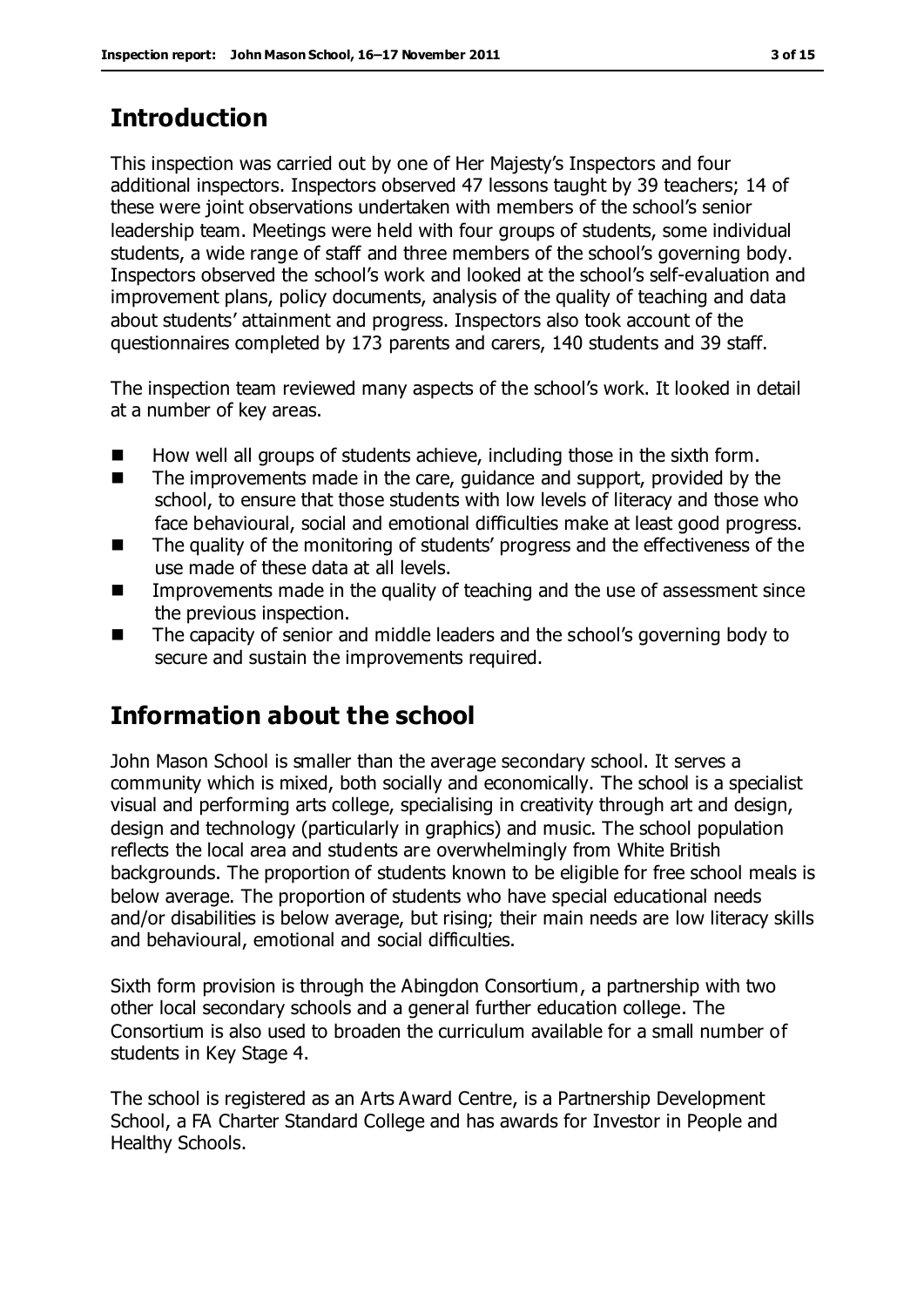## **Inspection judgements**

| Overall effectiveness: how good is the school?  |  |
|-------------------------------------------------|--|
| The school's capacity for sustained improvement |  |

## **Main findings**

John Mason is a good and improving school which cares for its students exceptionally well. The school has an extremely positive ethos which permeates all aspects of its work. This is considerably enhanced by students' outstanding contribution to the life of the school and to the local community. The impact of this ethos is clear in the extent to which students feel safe in the school and by their extremely positive attitudes; the overwhelming majority enjoy coming to school. Teaching and other staff are proud to be part of the school. The school has made significant improvements over the last three years as a result of the hard work of the headteacher, other senior leaders and the governing body, and the support of other staff.

Students enter the school with attainment that is in line with the national average. They make good progress throughout the school so that their attainment at the end of Year 11 is above average. Similarly, students in the sixth form make good progress overall. Students' achievement has improved significantly since the last inspection. In particular, the progress made by students with special educational needs and/or disabilities is significantly better than at the time of the last inspection. The achievement of boys has also improved significantly to be in line with that of girls. Achievement is good in the main school and in the sixth form because the large majority of teaching is at least good and the school provides a curriculum that meets students' needs and aspirations well. The progress made by students in a small minority of lessons, however, is no more than satisfactory. In these lessons, teachers do not monitor the progress of students well enough to ensure that the pace and level of challenge of the work match the pace of learning. While the school has given a great deal of attention to developing students' skills in literacy and independence across the curriculum, these skills are not developed well in all lessons. Improvements in students' achievement in a small number of subjects lag behind those in many, especially the good progress evident in English, mathematics and science.

The school provides outstanding care, guidance and support, which contribute significantly to the improvements in students' achievements, attendance and punctuality, the extent to which they feel safe and their enjoyment of school. The care and support for the most vulnerable students and those at risk of underachieving is exceptional and contribute to the marked improvements in their achievements. The school makes excellent use of partnerships and external agencies to support those students who face challenging circumstances.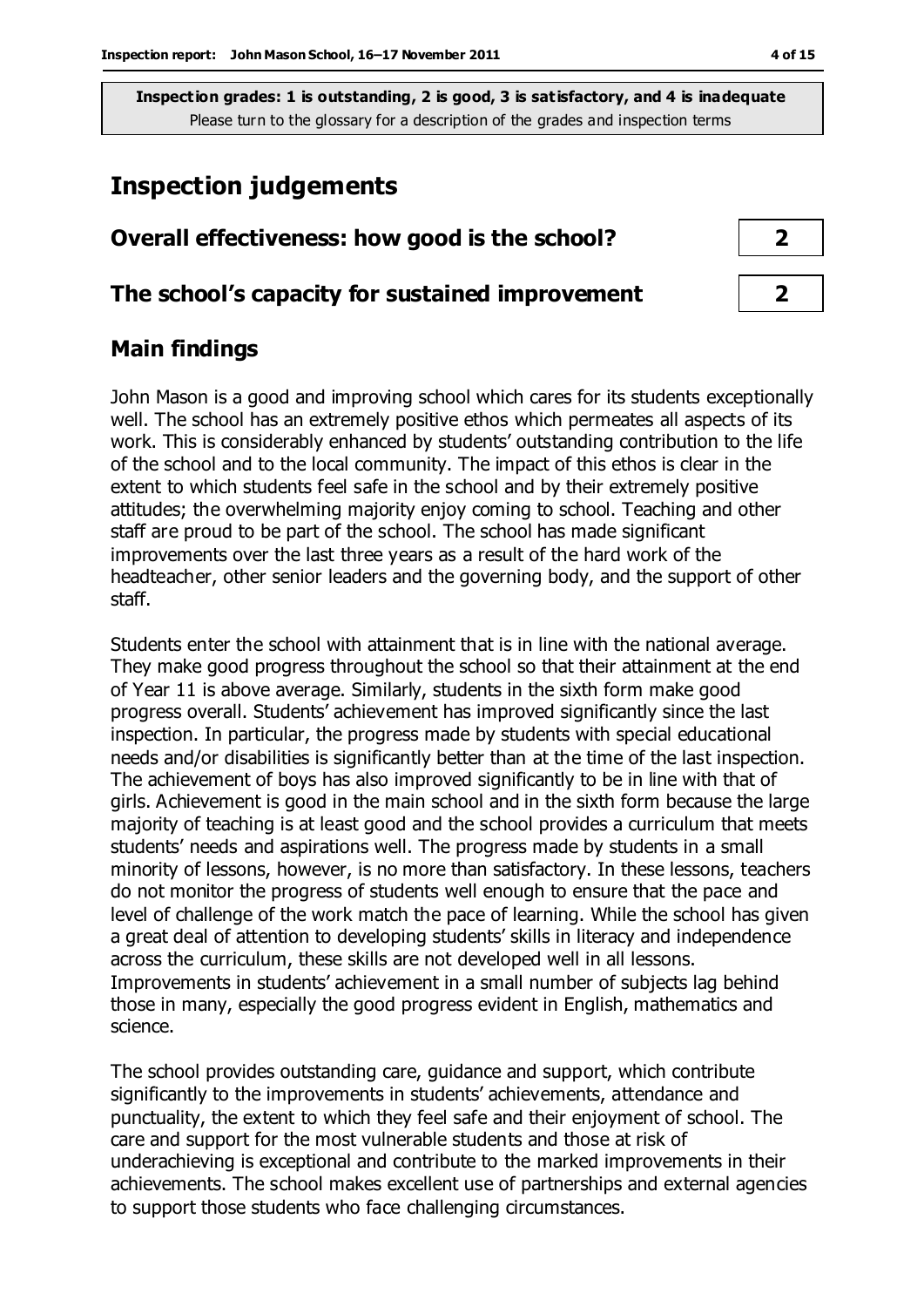The school makes excellent use of its specialism and the partnerships it has developed in the visual arts. Art and design is very strong and the quality of students' work is exceptional. The high quality leadership and teaching in art are now being used very well to develop music and design and technology, particularly in graphics, further. In addition, developing creativity and the use of visual learning permeates much of the work of the school and contributes to improvements in students' achievements.

The school has rigorous procedures for monitoring students' progress and the quality of teaching across the school. The outcomes are used well to inform self-evaluation which is accurate and highly evaluative and analytical. Senior leaders and the governing body are clear about the priorities for further improvement and the actions required. Middle leaders are held to account well and good practice is widespread, although there are still some curriculum areas where further improvement is required. The governing body is very well informed and holds the headteacher and senior leaders, and more recently middle leaders, to account well. As a result, the school's capacity to make further improvement is good.

#### **What does the school need to do to improve further?**

- Increase the proportion of lessons where students' learning and progress are consistently at least good, including in the sixth form, to 80% by the end of the current school year, 2011/12, through:
	- ensuring that teachers monitor students' progress in lessons better
	- using this monitoring to intervene to ensure that the progress of  $\overline{\phantom{a}}$ individuals and groups of students is at least good, to match the pace of teaching to the pace of learning and to change the approach used when required
	- making more effective use of questioning to help with this monitoring and to deepen students' understanding
	- ensuring that the high quality of most lesson planning is used more effectively to meet the needs of individual students
	- making full use of all opportunities to develop students' skills in literacy and to help them to become more independent learners.
- Raise students' achievement, both in the main school and the sixth form, in the subjects where it lags behind, through targeting support to improve the quality of teaching and the use of assessment in these subjects.

#### **Outcomes for individuals and groups of pupils 2**

Attainment is above average in all key areas. Attainment on entry to the school is in line with the national average, so progress overall is good, as is students' achievement. The proportions of students making at least the progress expected are high in English, mathematics and science. The school undertakes a very careful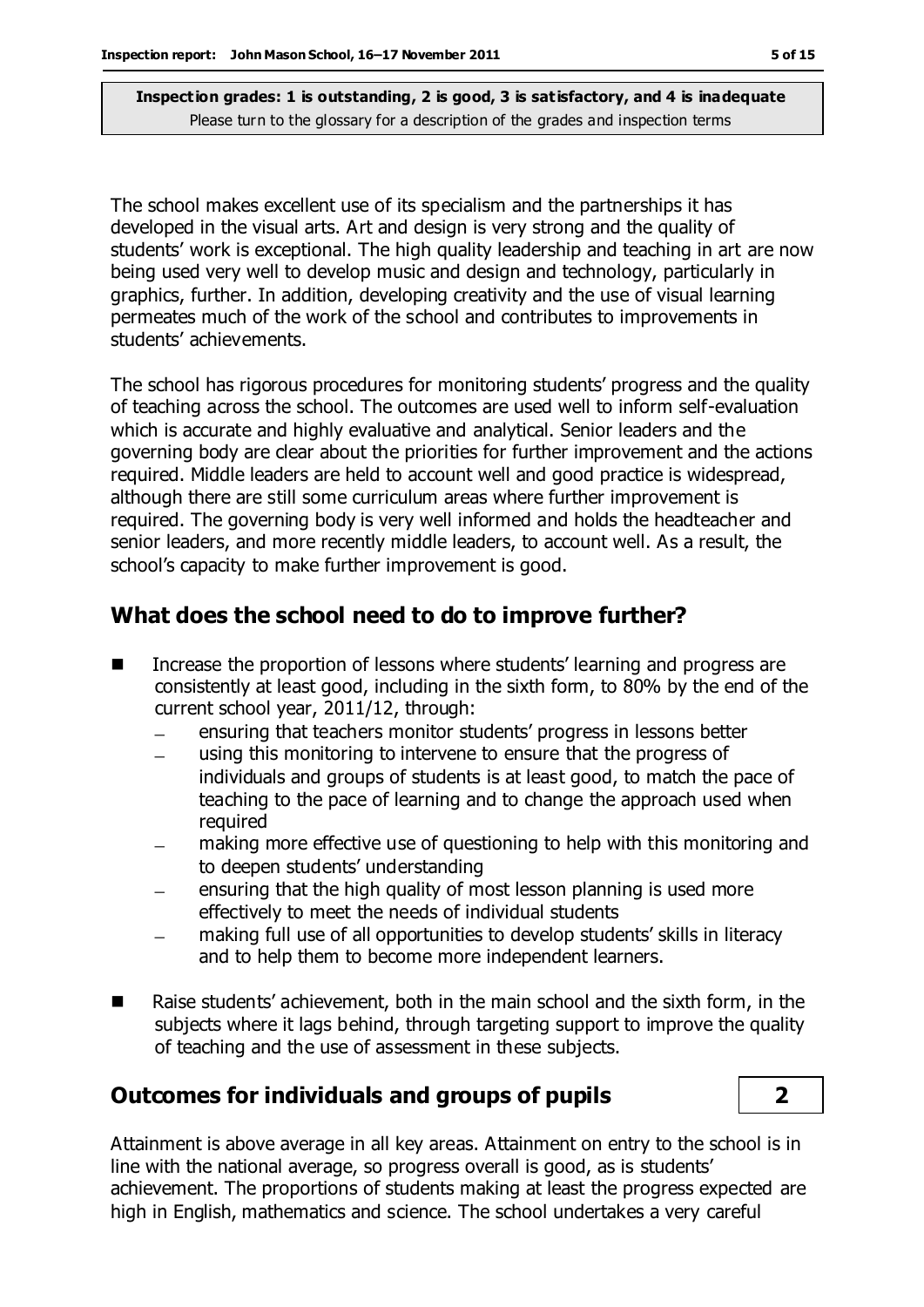analysis of the progress of individuals and different groups of students, and gaps in achievement have narrowed greatly. The analysis of the school's current tracking data indicates that achievement is improving across all subjects as a result of the interventions made by senior and middle leaders. However, the pace of improvement is slower in some, such as in modern foreign languages. Students' learning and progress in language lessons are not as good as in many other subjects.

In lessons, the large majority of students, including all groups, make at least good progress and their attainment is mostly in line with their targets. The progress made in about one in 10 lessons is outstanding. The progress made by boys and by students with special educational needs and/or disabilities is much improved since the previous inspection and is good. Students are clear about their targets and the next steps in their learning and about what they need to do to improve. They are keen to do well and maintain good standards of behaviour in lessons, except in a small number of cases where there is some low-level disruption because the teaching is not good enough.

All aspects of students' personal development and well-being are at least good. The extent to which they feel safe, adopt safe working practices and their contributions to the school and wider community are outstanding. Behaviour is at least good, and often better than this around the school. The proportion of students who say they enjoy coming to school is exceptionally high, backed up by the views of their parents and carers. As a result of extensive work by the school, attendance has improved to be above average, punctuality to school and to lessons is good and persistent absence has fallen significantly. The extent of students' spiritual, moral, social and cultural development has improved and is good in all aspects; students have a good understanding of diversity and of their place in the wider world.

**Pupils' achievement and the extent to which they enjoy their learning** Taking into account: Pupils' attainment $<sup>1</sup>$ </sup> The quality of pupils' learning and their progress The quality of learning for pupils with special educational needs and/or disabilities and their progress **2** 2 2 2 The extent to which pupils feel safe **1 1 Pupils' behaviour 2 The extent to which pupils adopt healthy lifestyles 2 The extent to which pupils contribute to the school and wider community 1 The extent to which pupils develop workplace and other skills that will 2**

These are the grades for pupils' outcomes

 $\overline{a}$ 

<sup>1</sup> The grades for attainment and attendance are: 1 is high; 2 is above average; 3 is broadly average; and 4 is low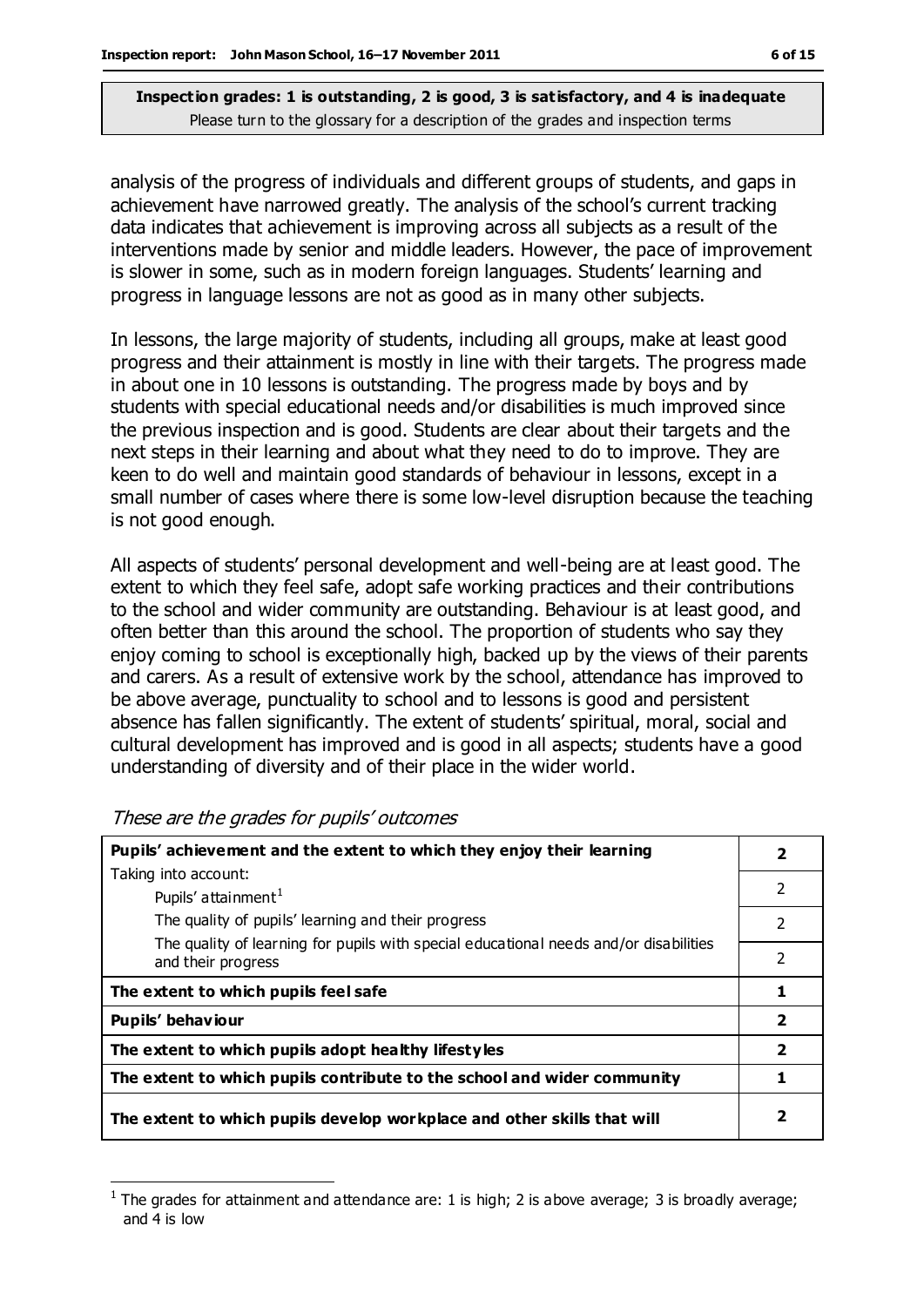| contribute to their future economic well-being                          |  |
|-------------------------------------------------------------------------|--|
| Taking into account:                                                    |  |
| Pupils' attendance <sup>1</sup>                                         |  |
| The extent of pupils' spiritual, moral, social and cultural development |  |

#### **How effective is the provision?**

Teaching is good overall and outstanding in around one in 10 lessons. In these good and better lessons, the steps in learning are clear and developed well. Lessons have good pace to ensure productive learning, to provide good levels of challenge and to maintain the interest of students. Teachers are enthusiastic about their subject and use their subject knowledge well to provide a variety of creative approaches and interesting activities. Students' progress is monitored carefully to ensure that the work matches the pace of learning. High-level skills in questioning are used well to develop students' understanding and to monitor their learning. Where teaching is satisfactory, this careful monitoring of learning does not take place as effectively and questioning is often at a low level. Teachers have access to detailed information about students' targets and current achievement, and this is clear in their planning. The profiles for each student with a specific need are excellent. However, this good planning is not used well in satisfactory lessons to meet the needs of individual students. High-level teaching assistants are used very effectively in English and mathematics to support good learning. In satisfactory lessons, teaching assistants are often underused or not deployed effectively.

The curriculum meets students' needs and aspirations well. The move from 'schemes of work' to 'schemes of learning' has contributed to improvements in teaching. The school correctly identified that the weaker achievement of some students, including many boys, was because the curriculum did not meet their needs well; this has improved greatly, for example, by now providing a much more appropriate curriculum in design and technology. Developments across the curriculum have also led to improvements in students' spiritual, moral, social and cultural understanding. Considerable effort has been given to developing students' skills in literacy, with significant impact. However, in some satisfactory lessons, opportunities to develop their literacy skills and to help them become more independent learners are missed. These teachers are unaware of the levels of literacy of the students they teach, or the levels required for the tasks they set. This means that teachers do not develop the skills required through their subject teaching. The school provides a good range of enrichment activities. However, the number of students participating, other than in those relating to the school's specialist subjects, is sometimes low; for example, in the proportion of students involved in activities relating to keeping fit and healthy, although the school is justifiably proud of the achievements of the sports teams representing the school.

The impact of the outstanding care and support given to all students on raising achievement, improving attendance and on other outcomes is clear. Students are provided with high-quality advice and guidance to support their personal and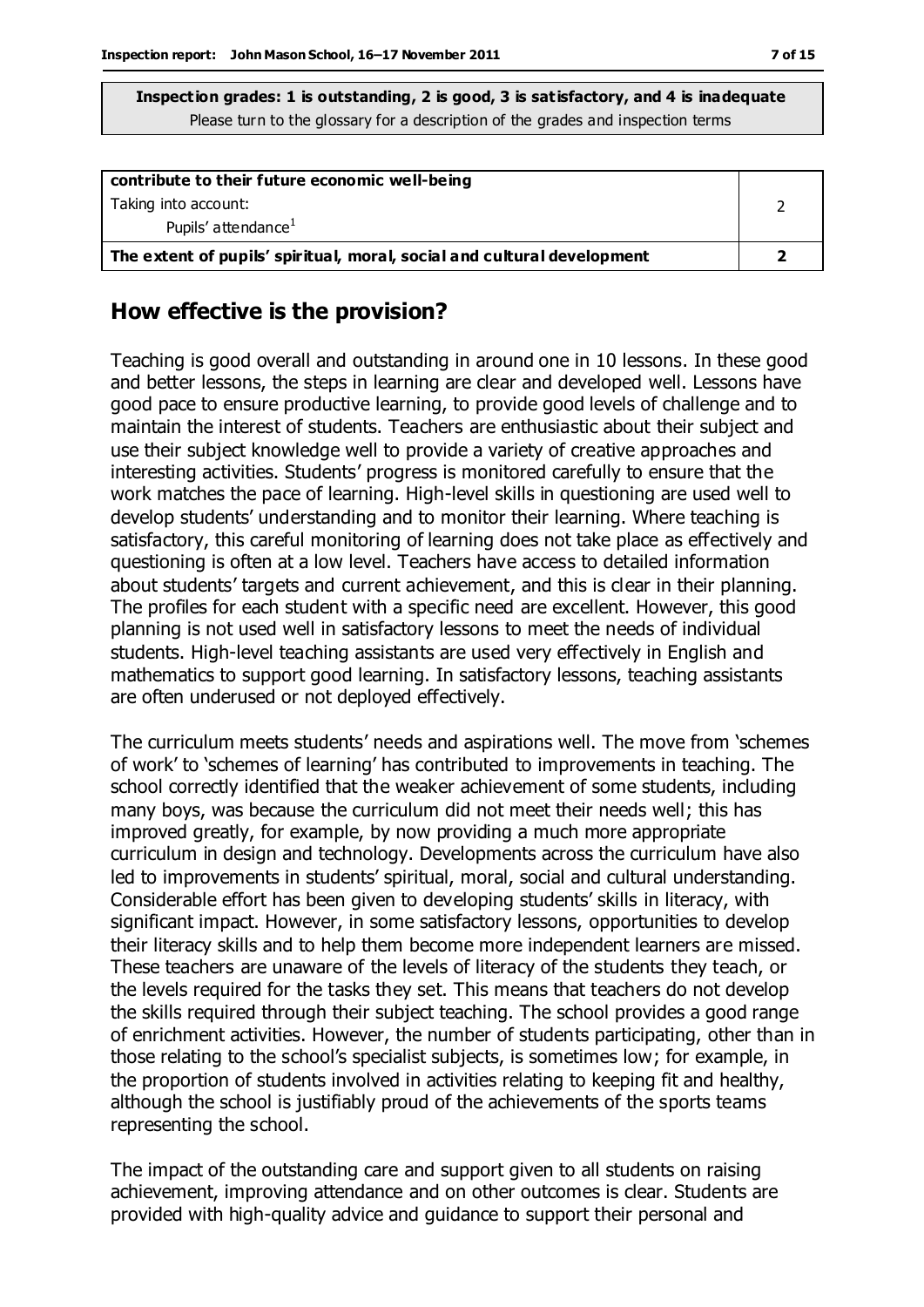academic development. The role of heads of year as 'achievement leaders' and the use of 'raising achievement panels' for each year group support the progress of many students very well. The support for students whose circumstances may make them vulnerable is especially strong, with excellent use made of external agencies when required. The quality and impact of this support are very closely monitored. The school's '4REAL centre' is an extremely supportive haven of tranquillity for those who need this most. Students, and their parents and carers, are full of praise for the quality of the arrangements for the transition from primary school.

These are the grades for the quality of provision

| The quality of teaching                                                                                    |   |
|------------------------------------------------------------------------------------------------------------|---|
| Taking into account:                                                                                       |   |
| The use of assessment to support learning                                                                  |   |
| The extent to which the curriculum meets pupils' needs, including, where<br>relevant, through partnerships | 2 |
| The effectiveness of care, guidance and support                                                            |   |

## **How effective are leadership and management?**

The headteacher and other senior leaders have good capacity to secure and sustain the further improvements the school requires; this is clear from the significant improvements already achieved and from the strong, continuing trend of improvement. They form a strong and cohesive team, with an excellent balance of skills and expertise. They are supported well by the governing body, which provides a good balance of support and challenge to hold the senior leaders to account. Very good use is made of detailed data about the progress of individuals and different groups of students to monitor the effectiveness of the provision and to target interventions to support students. This is combined well with rigorous monitoring of the quality of teaching to target the support and professional development of teachers where it is most needed. The accuracy of senior leaders' evaluations of the quality of teaching was confirmed by the joint observations undertaken with inspectors. Their monitoring is enhanced well by the use of student 'learning detectives'. Students are involved well in decision-making in the school, not least through the school council.

The ability of middle leaders to hold teachers in their department fully to account is much improved and has contributed to raising achievement. The strongest middle leaders are used very effectively to support others and to take on wider leadership roles where necessary. While there is widespread good practice, this high quality is not yet fully embedded across all curriculum areas. The more recent involvement of the governing body with middle leaders is already having a positive impact.

The ability of senior leaders to promote equality of opportunity is best illustrated by the significant narrowing of gaps in students' achievements and the impact of the improved curriculum. The creation of the extremely positive ethos in the school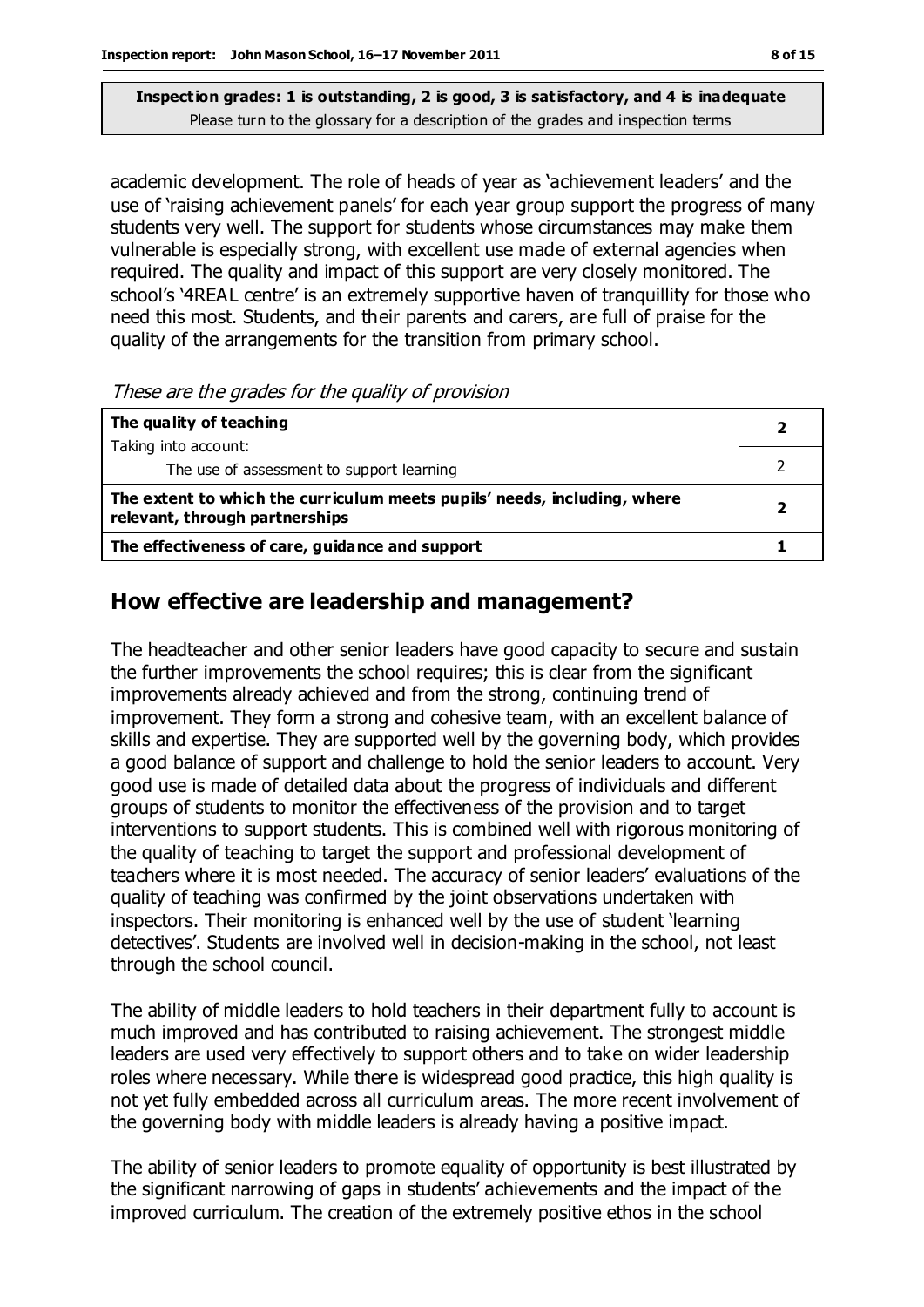means that there are no reported incidents of discrimination. Safeguarding procedures, including the role of the governing body, are good; risk assessments are thorough and students feel extremely safe and are guided well to adopt safe working practices. The promotion of community cohesion is good. The school is clear about those areas of the curriculum that make contributions and the action plan for further development is clear. The resulting improvements have contributed to students' better understanding of spiritual, moral, social and cultural issues. The school and the governing body make good and largely successful attempts to fully involve parents and carers in the life of the school. A very high proportion of parents and carers say that they are informed well of the progress of their children.

These are the grades for leadership and management

| The effectiveness of leadership and management in embedding ambition and<br>driving improvement                                                                     |                         |  |
|---------------------------------------------------------------------------------------------------------------------------------------------------------------------|-------------------------|--|
| Taking into account:                                                                                                                                                |                         |  |
| The leadership and management of teaching and learning                                                                                                              | $\mathcal{P}$           |  |
| The effectiveness of the governing body in challenging and supporting the<br>school so that weaknesses are tackled decisively and statutory responsibilities<br>met | 2                       |  |
| The effectiveness of the school's engagement with parents and carers                                                                                                | $\overline{\mathbf{2}}$ |  |
| The effectiveness of partnerships in promoting learning and well-being                                                                                              | $\overline{2}$          |  |
| The effectiveness with which the school promotes equality of opportunity and<br>tackles discrimination                                                              | $\overline{\mathbf{2}}$ |  |
| The effectiveness of safeguarding procedures                                                                                                                        | $\overline{\mathbf{2}}$ |  |
| The effectiveness with which the school promotes community cohesion                                                                                                 | $\overline{\mathbf{2}}$ |  |
| The effectiveness with which the school deploys resources to achieve value for<br>money                                                                             | 2                       |  |

## **Sixth form**

Students enter the sixth form with attainment broadly in line with the national average, although the effects of higher attainment at the end of Year 11 are beginning to work through. As a result of mainly good teaching, students make good progress in the large majority of subjects and achieve well overall. However, students' learning, progress and achievement vary across subjects, although this is not consistent from year to year. All other outcomes for sixth form students are in line with those in the main school. Sixth form students play a significant role in the life of the school and the local community; for example, through providing support for younger students in lessons and the 20 hours of voluntary work in the community they undertake each year.

The school uses its place within the Abingdon Consortium to provide a curriculum which meets the needs and aspirations of students well. Students are provided with high-quality guidance about sixth form courses and progression beyond the sixth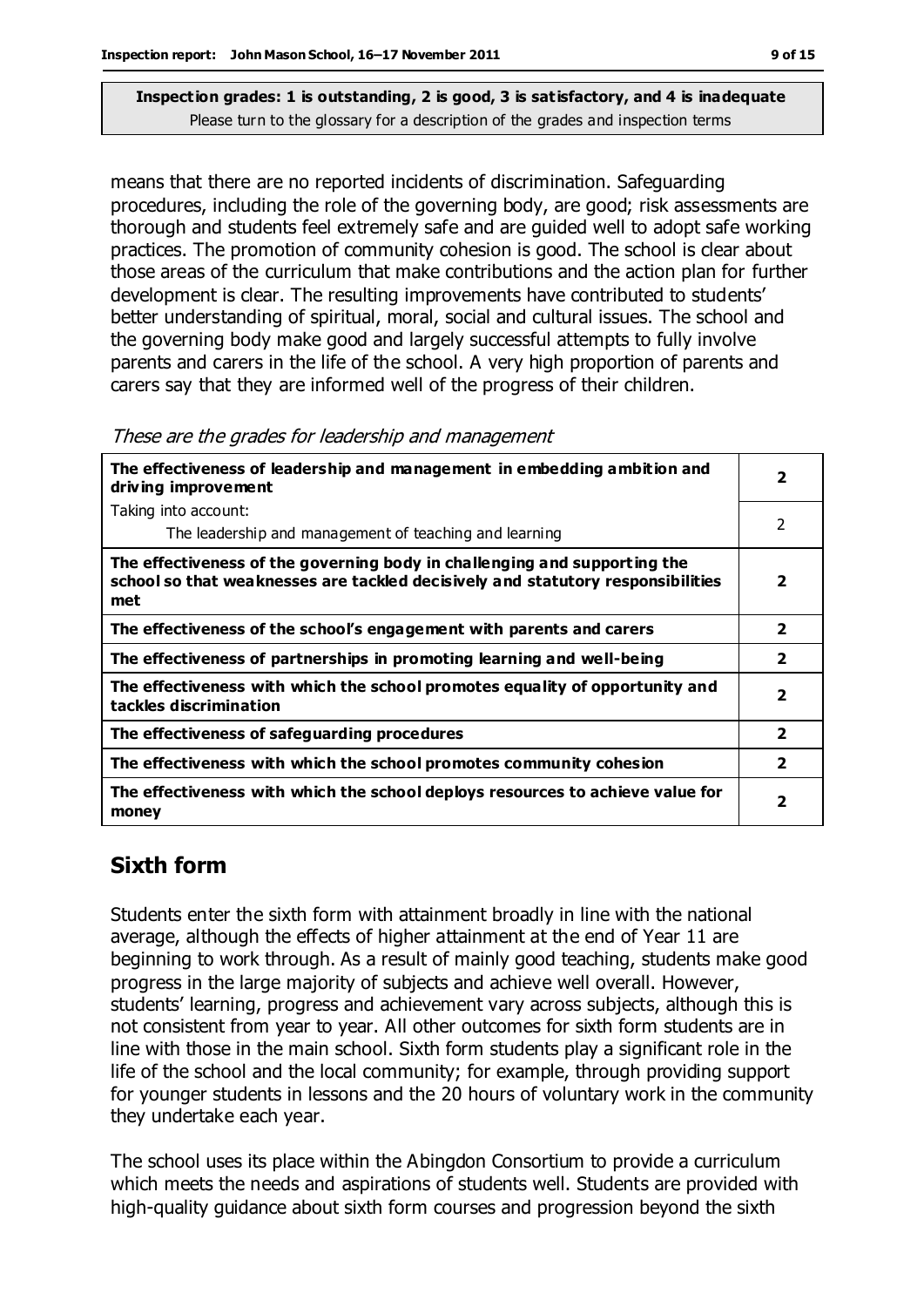form. The school's depth of understanding of each student is used extremely well to ensure that their overall personal development is supported fully and that they have a good chance of success.

Leaders have a good understanding of the strengths in the sixth form and of the improvements required to raise achievement further and to tackle the variations across subjects. They provide clear leadership and liaise well with curriculum leaders to monitor and support students' achievement.

These are the grades for the sixth form

| Overall effectiveness of the sixth form     |  |  |
|---------------------------------------------|--|--|
| Taking into account:                        |  |  |
| Outcomes for students in the sixth form     |  |  |
| The quality of provision in the sixth form  |  |  |
| Leadership and management of the sixth form |  |  |

#### **Views of parents and carers**

The response rate to the inspection questionnaire was broadly average. Parents and carers are extremely positive about the school with an exceptionally high proportion saying how much their children enjoy coming to school and how safe they feel. Parents and carers are pleased with the quality of teaching and with the feedback they receive on how well their children are doing. They feel that the school is led well and they fully acknowledge the improvements that have been made. A very small number are critical of the way the school encourages their children to adopt healthy lifestyles; some of these have been addressed through the new arrangements for catering. A very small proportion also comment that unacceptable behaviour is not dealt with effectively. Analysis of the school's own frequent surveys of the views of parents and carers indicates that much of this relates to what happened in the past and that the views of parents about behaviour are now much more positive; a view that is supported by evidence from the inspection.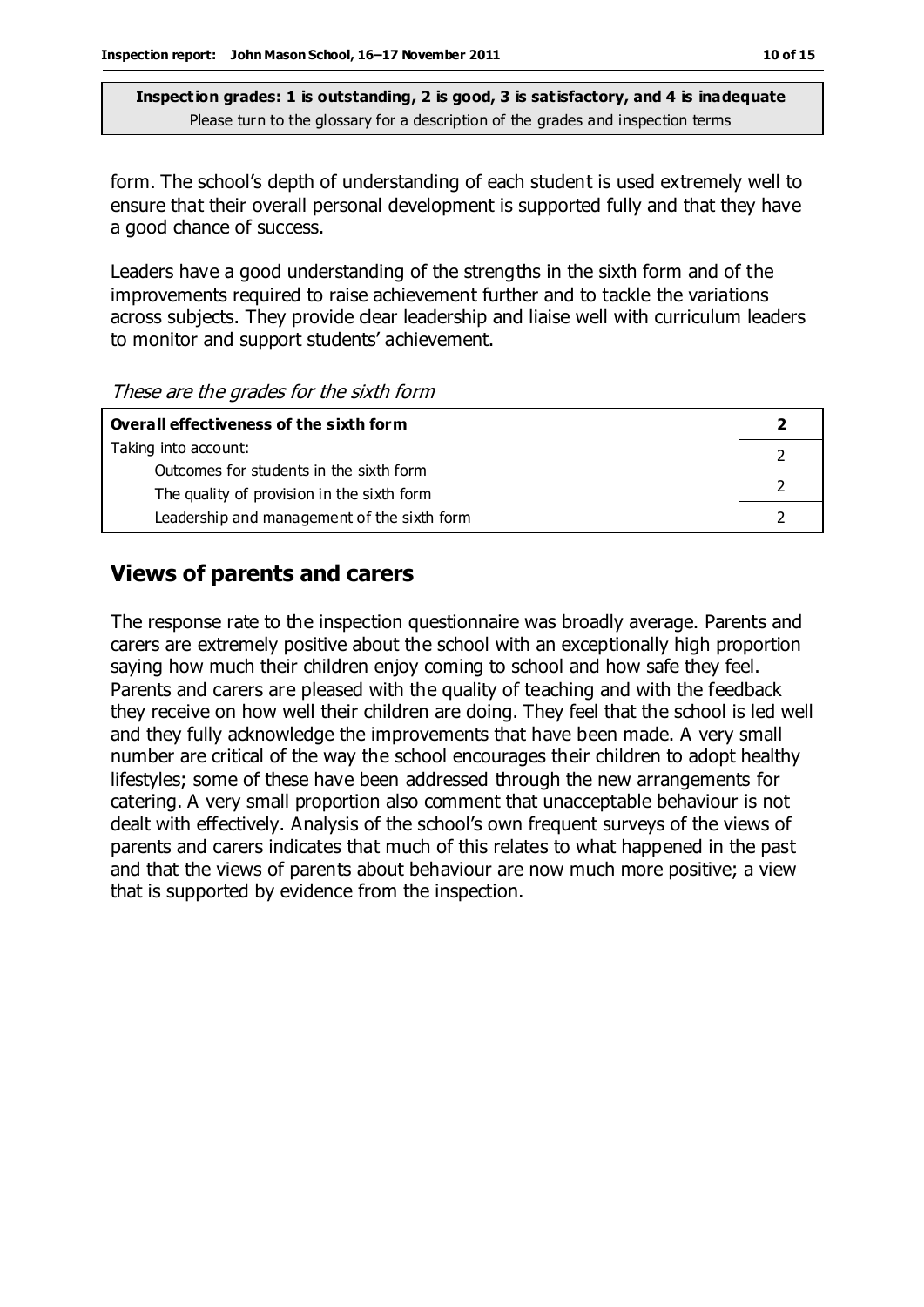#### **Responses from parents and carers to Ofsted's questionnaire**

Ofsted invited all the registered parents and carers of pupils registered at John Mason School to complete a questionnaire about their views of the school.

In the questionnaire, parents and carers were asked to record how strongly they agreed with 13 statements about the school.

The inspection team received 173 completed questionnaires by the end of the on-site inspection. In total, there are 831 pupils registered at the school.

| <b>Statements</b>                                                                                                                                                                                                                                       | <b>Strongly</b><br>agree |               | <b>Agree</b> |               | <b>Disagree</b> |                | <b>Strongly</b><br>disagree |               |
|---------------------------------------------------------------------------------------------------------------------------------------------------------------------------------------------------------------------------------------------------------|--------------------------|---------------|--------------|---------------|-----------------|----------------|-----------------------------|---------------|
|                                                                                                                                                                                                                                                         | <b>Total</b>             | $\frac{0}{0}$ | <b>Total</b> | $\frac{1}{2}$ | <b>Total</b>    | $\frac{0}{0}$  | <b>Total</b>                | $\frac{1}{2}$ |
| My child enjoys school                                                                                                                                                                                                                                  | 81                       | 47            | 88           | 51            | 1               | 1              | 2                           | $\mathbf{1}$  |
| The school keeps my child<br>safe                                                                                                                                                                                                                       | 73                       | 42            | 94           | 54            | $\overline{2}$  | 1              | $\overline{2}$              | $\mathbf{1}$  |
| The school informs me about<br>my child's progress                                                                                                                                                                                                      | 67                       | 39            | 92           | 53            | $\overline{4}$  | $\overline{2}$ | $\mathbf 0$                 | $\mathbf 0$   |
| My child is making enough<br>progress at this school                                                                                                                                                                                                    | 61                       | 35            | 96           | 55            | 5               | 3              | $\overline{2}$              | $\mathbf{1}$  |
| The teaching is good at this<br>school                                                                                                                                                                                                                  | 52                       | 30            | 109          | 63            | 3               | $\overline{2}$ | $\mathbf{1}$                | $\mathbf{1}$  |
| The school helps me to<br>support my child's learning                                                                                                                                                                                                   | 35                       | 20            | 115          | 66            | 10              | 6              | $\overline{2}$              | $\mathbf{1}$  |
| The school helps my child to<br>have a healthy lifestyle                                                                                                                                                                                                | 27                       | 16            | 118          | 68            | 13              | 8              | $\overline{2}$              | $\mathbf{1}$  |
| The school makes sure that<br>my child is well prepared for<br>the future (for example<br>changing year group,<br>changing school, and for<br>children who are finishing<br>school, entering further or<br>higher education, or entering<br>employment) | 61                       | 35            | 94           | 54            | $\mathbf{1}$    | 1              | $\overline{2}$              | $\mathbf{1}$  |
| The school meets my child's<br>particular needs                                                                                                                                                                                                         | 53                       | 31            | 104          | 60            | 3               | $\overline{2}$ | $\overline{2}$              | $\mathbf{1}$  |
| The school deals effectively<br>with unacceptable behaviour                                                                                                                                                                                             | 51                       | 29            | 89           | 51            | 14              | 8              | $\overline{2}$              | 1             |
| The school takes account of<br>my suggestions and<br>concerns                                                                                                                                                                                           | 37                       | 21            | 100          | 58            | 10              | 6              | $\overline{2}$              | $\mathbf{1}$  |
| The school is led and<br>managed effectively                                                                                                                                                                                                            | 65                       | 38            | 84           | 49            | 5               | 3              | $\mathbf 0$                 | $\mathbf 0$   |
| Overall, I am happy with my<br>child's experience at this<br>school                                                                                                                                                                                     | 89                       | 51            | 71           | 41            | 4               | 2              | $\overline{2}$              | $\mathbf{1}$  |

The table above summarises the responses that parents and carers made to each statement. The percentages indicate the proportion of parents and carers giving that response out of the total number of completed questionnaires. Where one or more parents and carers chose not to answer a particular question, the percentages will not add up to 100%.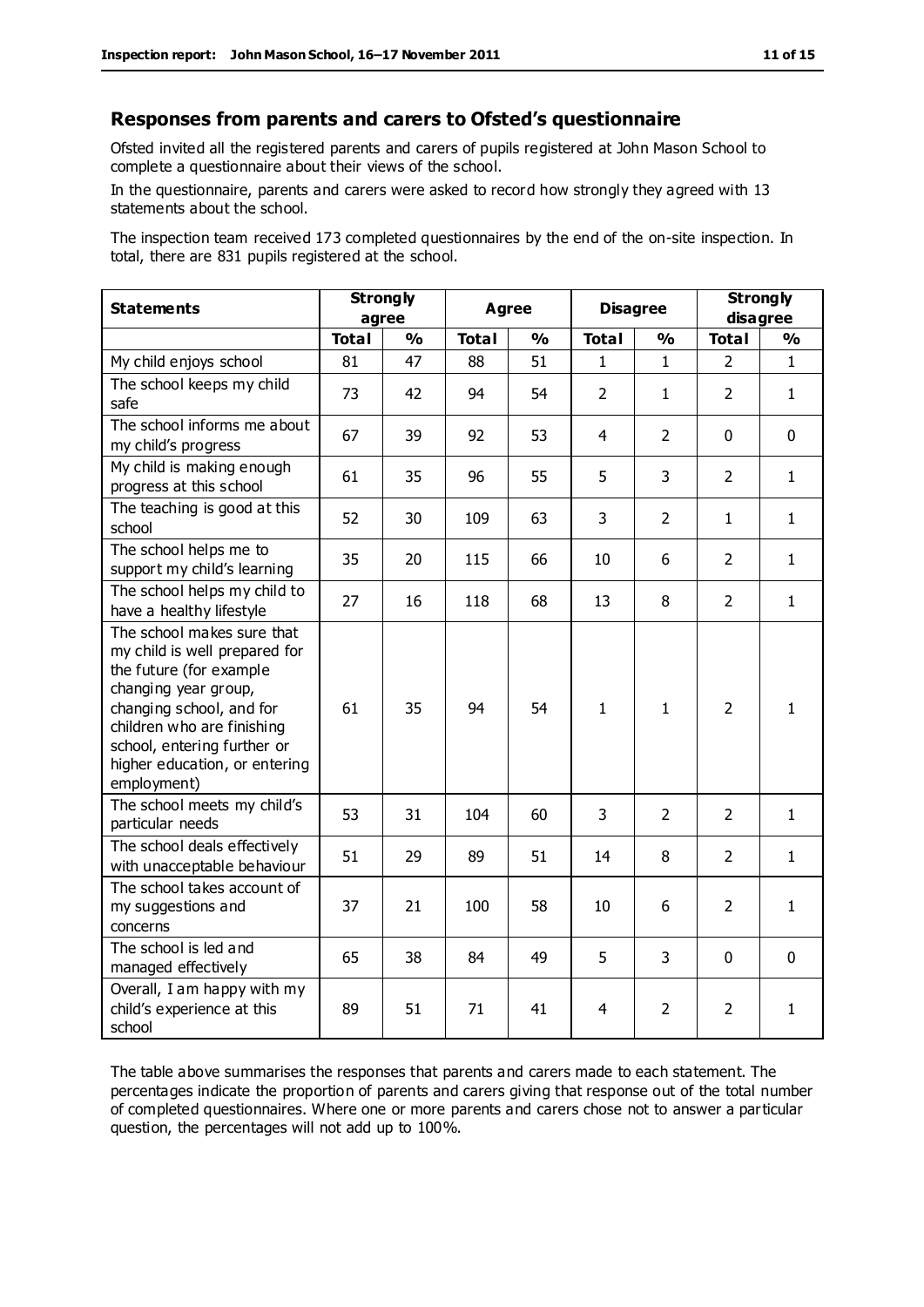## **Glossary**

#### **What inspection judgements mean**

| Grade   | <b>Judgement</b> | <b>Description</b>                                                                                                                                                                                                               |
|---------|------------------|----------------------------------------------------------------------------------------------------------------------------------------------------------------------------------------------------------------------------------|
| Grade 1 | Outstanding      | These features are highly effective. An outstanding<br>school provides exceptionally well for all its pupils' needs.                                                                                                             |
| Grade 2 | Good             | These are very positive features of a school. A school<br>that is good is serving its pupils well.                                                                                                                               |
| Grade 3 | Satisfactory     | These features are of reasonable quality. A satisfactory<br>school is providing adequately for its pupils.                                                                                                                       |
| Grade 4 | Inadequate       | These features are not of an acceptable standard. An<br>inadequate school needs to make significant<br>improvement in order to meet the needs of its pupils.<br>Ofsted inspectors will make further visits until it<br>improves. |

#### **Overall effectiveness of schools**

|                       |                    |      | Overall effectiveness judgement (percentage of schools) |                   |
|-----------------------|--------------------|------|---------------------------------------------------------|-------------------|
| <b>Type of school</b> | <b>Outstanding</b> | Good | <b>Satisfactory</b>                                     | <b>Inadequate</b> |
| Nursery schools       | 43                 | 47   |                                                         |                   |
| Primary schools       | h                  | 46   | 42                                                      |                   |
| Secondary             | 14                 | 36   | 41                                                      |                   |
| schools               |                    |      |                                                         |                   |
| Sixth forms           | 15                 | 42   | 41                                                      | 3                 |
| Special schools       | 30                 | 48   | 19                                                      |                   |
| Pupil referral        | 14                 | 50   | 31                                                      |                   |
| units                 |                    |      |                                                         |                   |
| All schools           | 10                 | 44   | 39                                                      |                   |

New school inspection arrangements were introduced on 1 September 2009. This means that inspectors now make some additional judgements that were not made previously.

The data in the table above are for the period 1 September 2010 to 08 April 2011 and are consistent with the latest published official statistics about maintained school inspection outcomes (see www.ofsted.gov.uk).

The sample of schools inspected during 2010/11 was not representative of all schools nationally, as weaker schools are inspected more frequently than good or outstanding schools.

Percentages are rounded and do not always add exactly to 100.

Sixth form figures reflect the judgements made for the overall effectiveness of the sixth form in secondary schools, special schools and pupil referral units.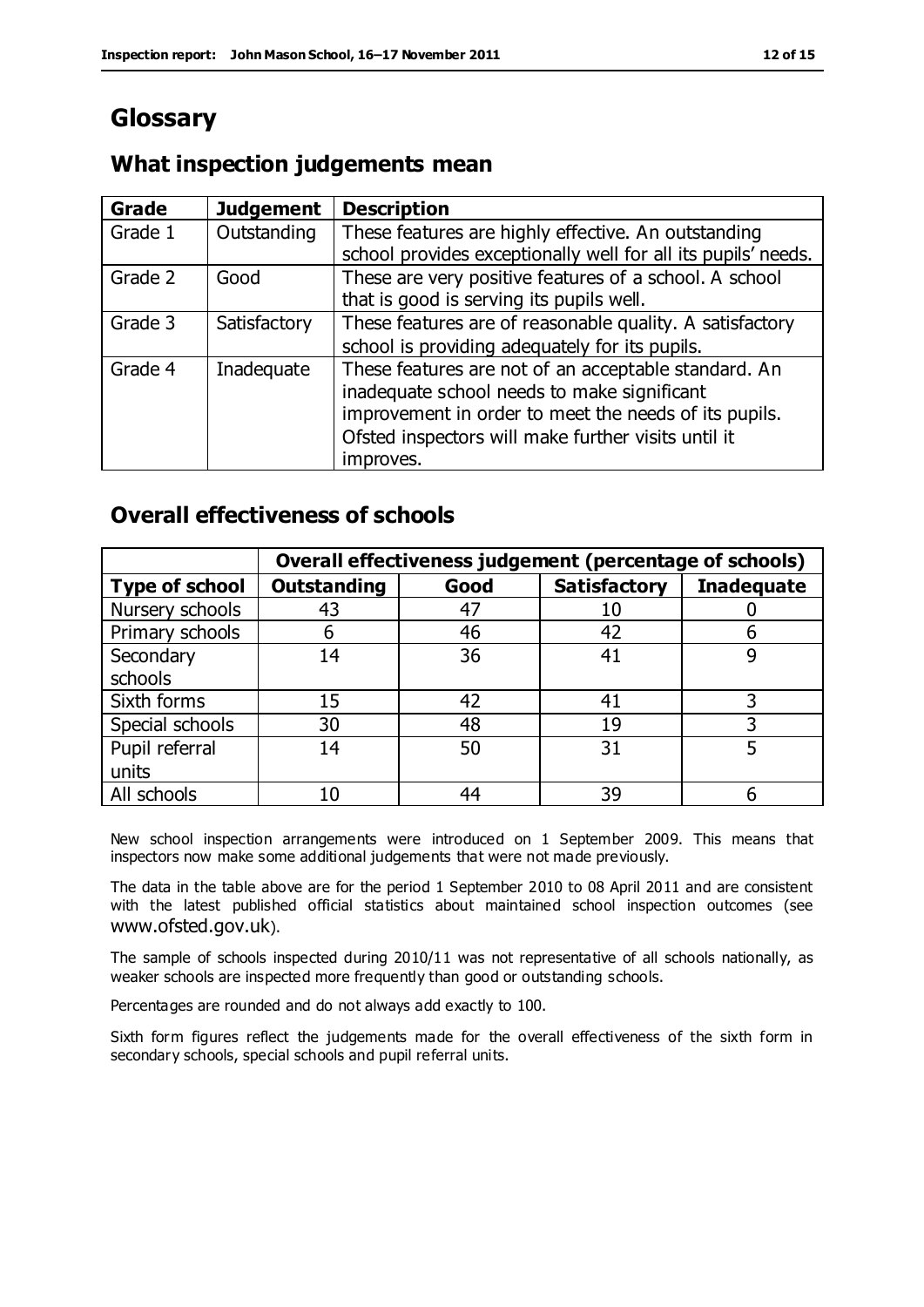# **Common terminology used by inspectors**

| Achievement:                  | the progress and success of a pupil in their<br>learning, development or training.                                                                                                                                                                                                                                              |
|-------------------------------|---------------------------------------------------------------------------------------------------------------------------------------------------------------------------------------------------------------------------------------------------------------------------------------------------------------------------------|
| Attainment:                   | the standard of the pupils' work shown by test and<br>examination results and in lessons.                                                                                                                                                                                                                                       |
| Capacity to improve:          | the proven ability of the school to continue<br>improving. Inspectors base this judgement on what<br>the school has accomplished so far and on the<br>quality of its systems to maintain improvement.                                                                                                                           |
| Leadership and management:    | the contribution of all the staff with responsibilities,<br>not just the headteacher, to identifying priorities,<br>directing and motivating staff and running the<br>school.                                                                                                                                                   |
| Learning:                     | how well pupils acquire knowledge, develop their<br>understanding, learn and practise skills and are<br>developing their competence as learners.                                                                                                                                                                                |
| <b>Overall effectiveness:</b> | inspectors form a judgement on a school's overall<br>effectiveness based on the findings from their<br>inspection of the school. The following judgements,<br>in particular, influence what the overall<br>effectiveness judgement will be.                                                                                     |
|                               | The school's capacity for sustained<br>a ka<br>improvement.<br>Outcomes for individuals and groups of<br>п<br>pupils.<br>The quality of teaching.<br>The extent to which the curriculum meets<br>pupils' needs, including, where relevant,<br>through partnerships.<br>The effectiveness of care, guidance and<br>٠<br>support. |
| Progress:                     | the rate at which pupils are learning in lessons and<br>over longer periods of time. It is often measured<br>by comparing the pupils' attainment at the end of a<br>key stage with their attainment when they started.                                                                                                          |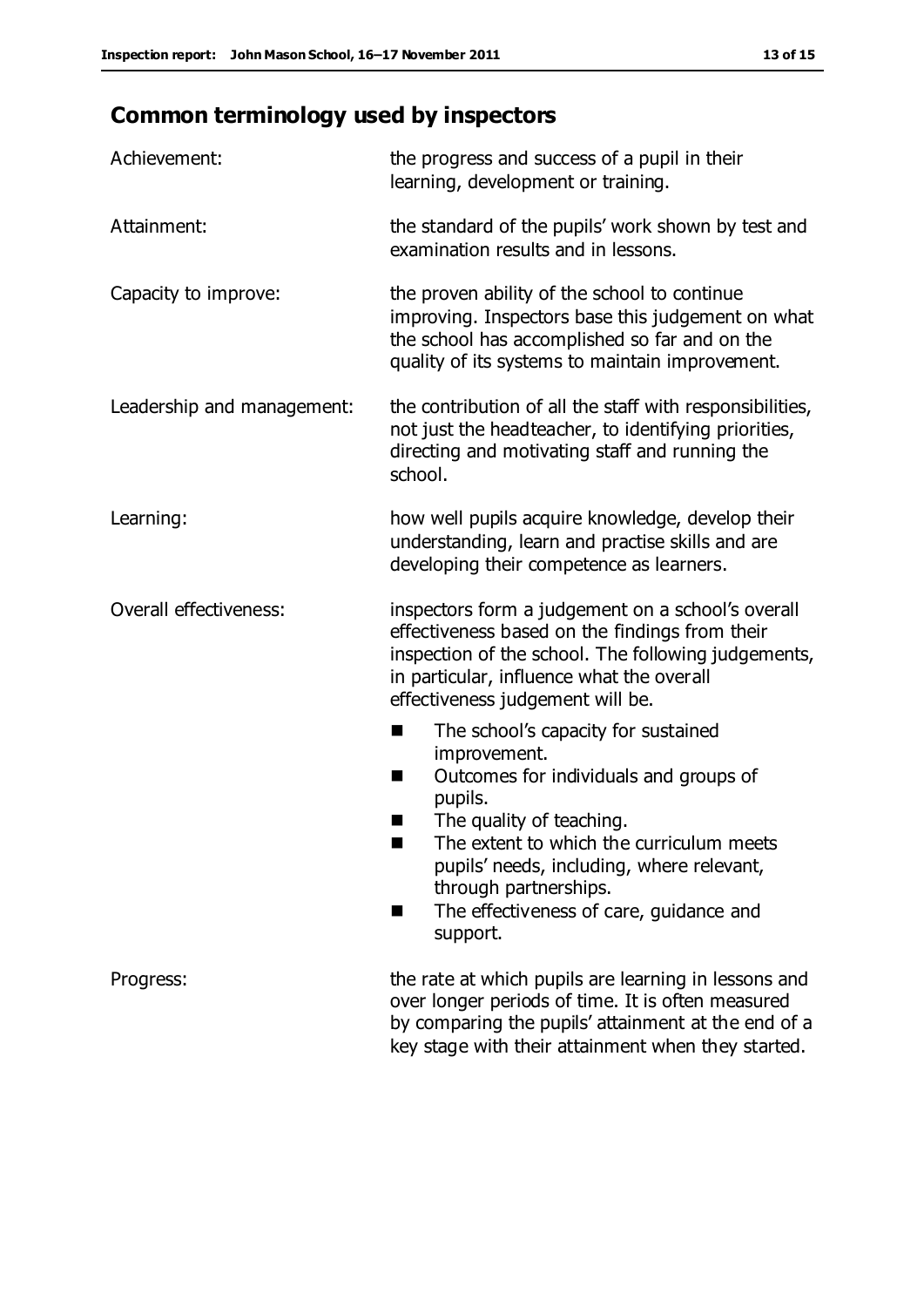#### **This letter is provided for the school, parents and carers to share with their children. It describes Ofsted's main findings from the inspection of their school.**

18 November 2011

Dear Students

#### **Inspection of John Mason School, Abingdon OX14 1JB**

Following our visit to your school, I should like to thank you for your extremely friendly welcome. You told us that you really enjoy being at school and that you feel extremely safe. We were impressed by your very positive attitudes, your politeness and how willingly you talked to us. We judge the school, including the sixth form, to be good overall and improving. These are the strengths in the school.

- The school has an extremely positive ethos which supports your excellent approach to all aspects of school life; you make an outstanding contribution to the life of the school and the local community.
- Teachers and other adults care exceptionally well for all of you.
- You make good progress and your achievement is good.
- The school carries out frequent checks on your progress and keeps you well informed.
- The good curriculum in Key Stage 4 and in the sixth form meets your needs and aspirations well.

Much teaching in the school is at least good, but a small minority is satisfactory and you make less progress in these lessons. We have asked the school to make even more of your lessons at least good. We have asked that they do this by ensuring that teachers monitor carefully how well you are learning and make sure that all of you have work that is challenging and helps you to make as much progress as you can. You can help by asking for help whenever you are unsure about what you need to do. We have asked the school's senior leaders to make sure that the progress you make in all subjects is as good as the best.

The leaders in your school have a clear understanding of what needs to be done to continue to improve; they clearly have your best interests at heart. They are working very hard to make the school an even better place for you to learn.

We wish you every success in the future.

Yours sincerely

James Sage Her Majesty's Inspector